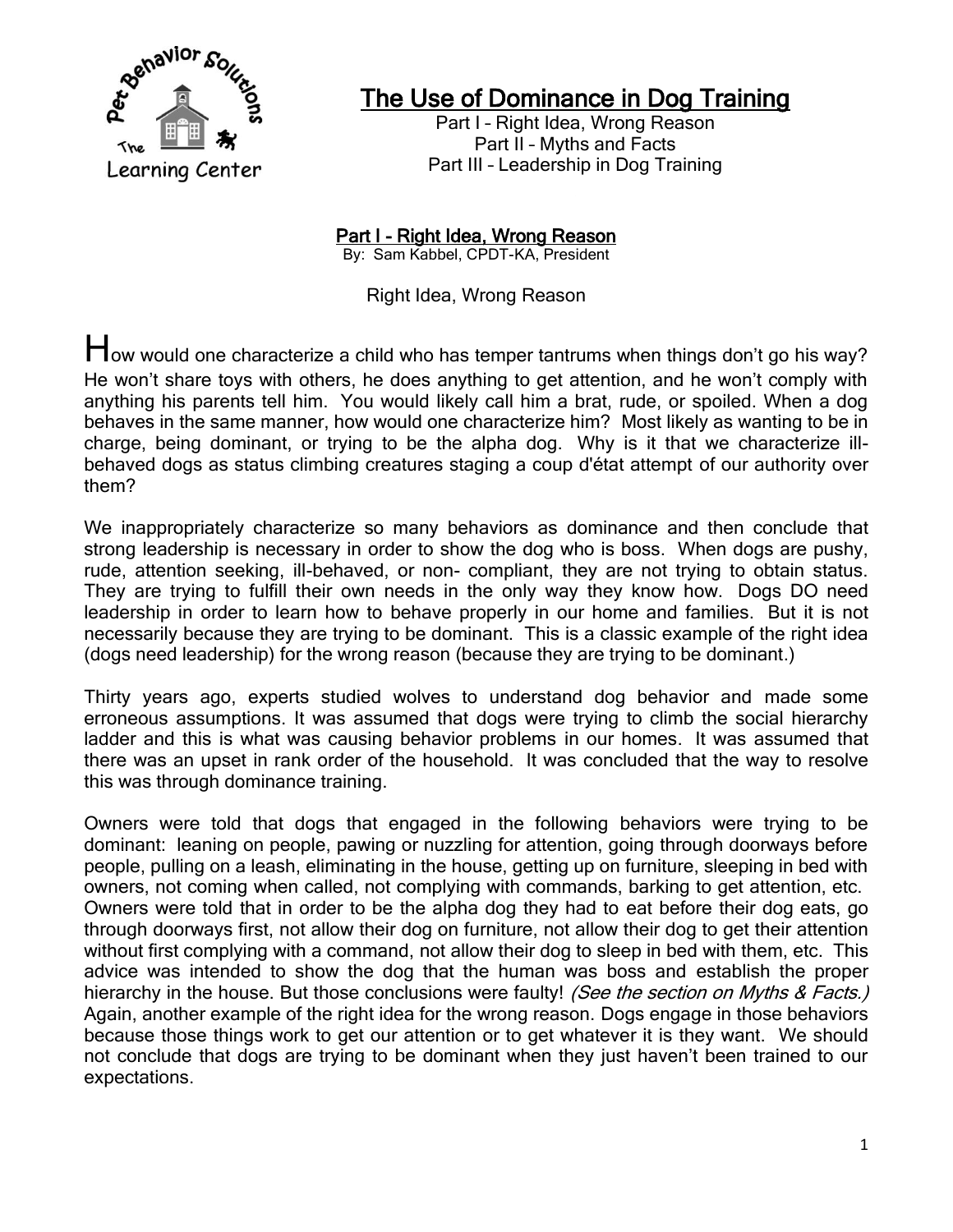So why does dominance training often work to improve behavior? Why has dominance theory in training persisted despite further research which dispels this? When an owner controls the things a dog wants, the dog's behavior will change in order to find a new way to obtain those things. Dogs learn to repeat what works and stop doing what doesn't work. This is why dogs chase cats and not trees. It works to chase cats because they run – trees don't run! These things cause changes in behavior because a dog's experience is altered which produces learning. By changing the outcome of these sequences and providing the proper feedback, we are shaping their behavior. In doing so, we are more in control and we are teaching dogs to look for and respond to our cues for behavior. They learn to do what we want in order to get what they want. It just works better this way! For example, dogs learn not to jump to get a treat because it doesn't work. Sitting is what enables a dog to get the treat.

Training causes dogs to think and encourages impulse control. This desired change in behavior is a result of the scientific principles of conditioning, not a result of the dog suddenly respecting your authority. Yes, we are providing leadership for dogs but not because they are trying to take over. Without leadership and training, we end up with dogs that are rude, pushy, untrained, uncontrolled, and often times unlikeable and even embarrassing!

Popular books and TV shows often have the right idea for the wrong reason. The right idea: owners should be leaders. They should be confident, calm, and assertive. They shouldn't freely allow their dogs to have access to everything. Dogs should have a job and a role in the household. The wrong reason: because dogs are trying to be dominant, in charge, and trying to be the boss, etc. Practitioners should not continue to use dominance as the basis of and solution to dog behavior problems. It is based on outdated research and faulty science.

Let's face it, we all want what we want and we want as much control as we can have. As adults, we have learned that having a temper tantrum doesn't get us what we want. Being overbearing and rude doesn't make people respect us – rather it makes people avoid and dislike us. We have learned appropriate ways to obtain the things we want and appropriate ways to interact with others. We learn these things based on the feedback we get. We are constantly making adjustments to our approach in order to be more likely to get what we want. It is no different with dogs. By training our dogs and providing leadership, they learn to adjust their behavior which will make them more likely to get what they want. We all learn what works and what doesn't work.

Why is it important to get the right idea for the right reason?

- The assumption that dogs need to be shown who is boss can lead to inappropriate training techniques. This can cause tremendous stress and frustration for the dog as well as the owner.
- Operating on the premise that dogs need you to be in charge fails to account for the complexities of dog behavior problems. There are many reasons for problem behavior (e.g., fear, conflict, previously permitted behavior, insecurity, etc.) This certainly indicates that dogs aren't simply trying to be dominant.
- This one-size-fits-all training also fails to account for the array of dog personalities, their differing learning styles, differing needs, and differing experiences, etc.
- The personality of the owners must also come into play when training dogs. Often, owners don't want to be the leader because it has a negative connotation. They think they have to be mean to their dog in order to be in charge. This leads to avoidance of training and failure to resolve problems.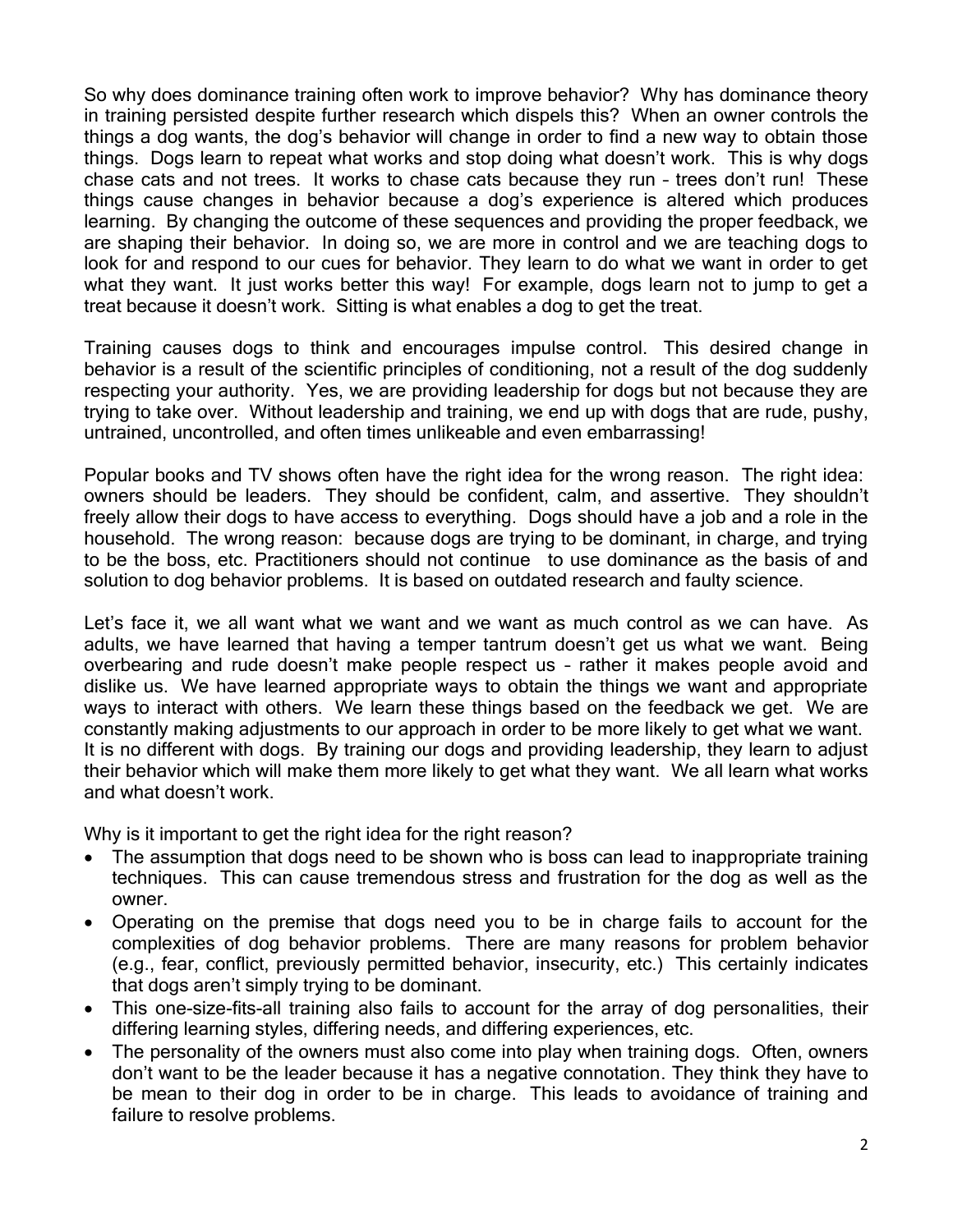- Assuming a dog with aggressive behavior needs leadership to "show him who is boss" can exacerbate the problem. Aggression is often about insecurity, conflict, and fear. Dominance-based training can cause the dog to become defensive and thereby more aggressive.
- If dominance-based training does work for aggressive behavior, it often only works for the person having the most authority. This leaves others including children unable to control the dog's behavior.
- Finally, it creates an adversarial relationship with our dogs because there is an assumption that we are in a fight to be in charge.

Dogs are wonderful companions! They are complex, sentient beings that learn just like we do – based on experiences; repeating what works and abandoning what doesn't work. Dogs deserve the most companionate and humane training methods. They deserve to have a relationship with their families that is not adversarial. They deserve to be properly understood instead of labeled and oversimplified. Training and behavior modification is not one-size-fitsall. We must use science to modify behavior, not anecdotal advice from others. Through education and a proper understanding of dog behavior, we can have everything: leadership; polite, well-mannered dogs; and a rewarding, commensal relationship.

## Part II - Myths and Facts

Written by: Sam Kabbel, CPDT-KA & Terri Hardison, PhD

I here is so much misunderstanding with regard to dominance and dogs. Unfortunately, so many people in the dog training and behavior industry use inappropriate data, faulty science, and myths that have been around for a long time when referring to dominance. We have addressed six common myths with dominance in dog training and dog behavior.

Myth #1: Dominance refers to the way a high-ranking wolf or dog maintains control over its subordinates.

The truth behind the myth: It is perhaps ironic that a term that has come to mean so much pertaining to dog originated in the 1930s with respect to birds. Chickens, the subjects of the first study of social dominance have a strict (or linear) hierarchy where the highest ranking chicken, the ‗alpha' has the most access to seed, and can peck all of the other chickens without fear of retaliation. The second highest-ranking chicken, the 'beta', has access to the second highest amount of seed, and can peck any other chicken besides the alpha without fear of retaliation. It is from this behavior that the term 'pecking order' comes. Dominance can be defined, then, as: the ability to maintain or control access to resources. In the case of chickens, the resource is primarily seed.

Of course, the usage of the term dominance as it pertains to domestic dogs stems not from its observation in chickens, but in dogs' ancestors, wolves. Wolves, like chickens, also have a social hierarchy. However, unlike chickens, who live with an "all chickens for themselves" mentality, wolves live and work cooperatively. They must live and function as a group. Working together, they can hunt prey that is larger than they are, maintain "safety in numbers" and work together to raise pups. This behavior necessitates a social hierarchy for the purpose of keeping things in order to maintain group harmony. If all wolves in a pack were vying for the same resources (the best or most food, the best sleeping locations, and mating rights), the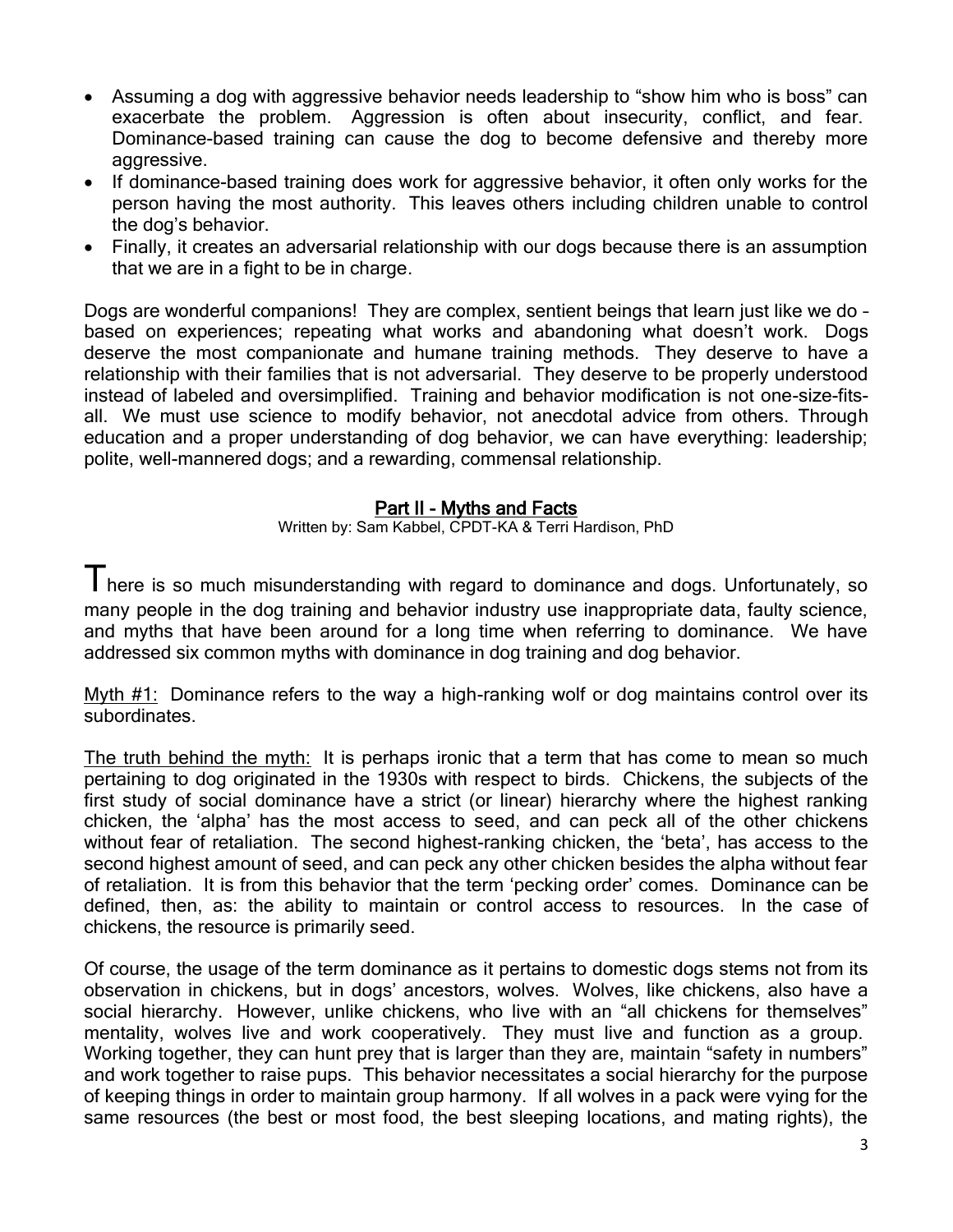resulting fights would place all the wolves in the pack in jeopardy. Unlike chickens, for whom aggression (pecking) and dominance are completely linked, social dominance in a pack is not about behaving aggressively—instead, it is about avoiding aggression. To summarize, dominance is not a means of controlling subordinates. It is about controlling access to resources, and its primary purpose is to avoid aggression and maintain group order.

Myth #2: Dominance is established by means of aggression.

The truth behind the myth: It is important to note that dominance and aggression are not at all synonymous. The displays of dominance and submission are an elaborate way for both wolves and dogs to avoid aggression. Although there are certainly times when a more dominant wolf or dog will behave aggressively to maintain control of a resource, most often there will be an understanding of the 'rules' that state that the more dominant wolf or dog has the right to the resource in question. In fact, dominance is not even as much determined by the behavior of the dominant dog as it is about the subordinates. That is, by accepting the leadership and control of resources of the dominant dog, the subordinates grant that dog the right to those resources. In fact, those who study wolves have found that Alpha-wolves who maintain their control with excessive aggression do not maintain alpha stats for long. Instead, the lower ranking wolves typically kill or banish such a leader.

Myth #3: Dogs view their canine and human family members as pack-mates just like wolves.

The truth behind the myth: Although the evidence demonstrates that dogs evolved primarily from wolves, dogs differ from wolves in several important ways. First, because domestic dogs co-evolved with humans, who provide for their every need, the need to live and work together as a group does not exist as it did in their wolf ancestors. Thus, the need for a relatively strict social hierarchy is not present. Instead, dogs have what can be referred to as a more fluid hierarchy. Wolves maintain a fairly consistent ranking, and the most dominant, or "alpha" wolf controls access to virtually all of the important resources. The ranking of domestic dogs within a family, however, varies depending on the importance of each individual resource to each individual dog. One dog in a family, for example, might expect to control all of the toys in the household. Another might expect the best resting areas or access to the owner. If you have more than one dog, spend some time carefully observing their behavior. Most often, you will notice that different resources are important to different dogs, and each will be dominant over the resources they care most about. Misunderstandings about the fluid nature of domestic dogs' social dominance hierarchy can lead to the idea that one dog is always the ‗alpha' or highest ranking dog. This can lead to problems among pet dogs that don't typically occur in a wolf pack. While there are certainly families in which one dog is clearly more dominant or more of a leader, more often, dogs negotiate their shared dominance. Problems between family dogs arise when two dogs both find the same resource important.

This notion of social dominance is also important when considering the oft-given advice that insists that humans must be viewed as "alpha" over pet dogs in the family. It is important for pet owners to maintain control over certain resources the dog views as valuable. Unfortunately, many of the methods suggested to help owners obtain "alpha" status are not based on a true understanding of canine behavior. By understanding the origins of the dominance concept and how it relates to the domestic dog, pet owners will be better equipped to judge the validity of behavior and training suggestions they encounter.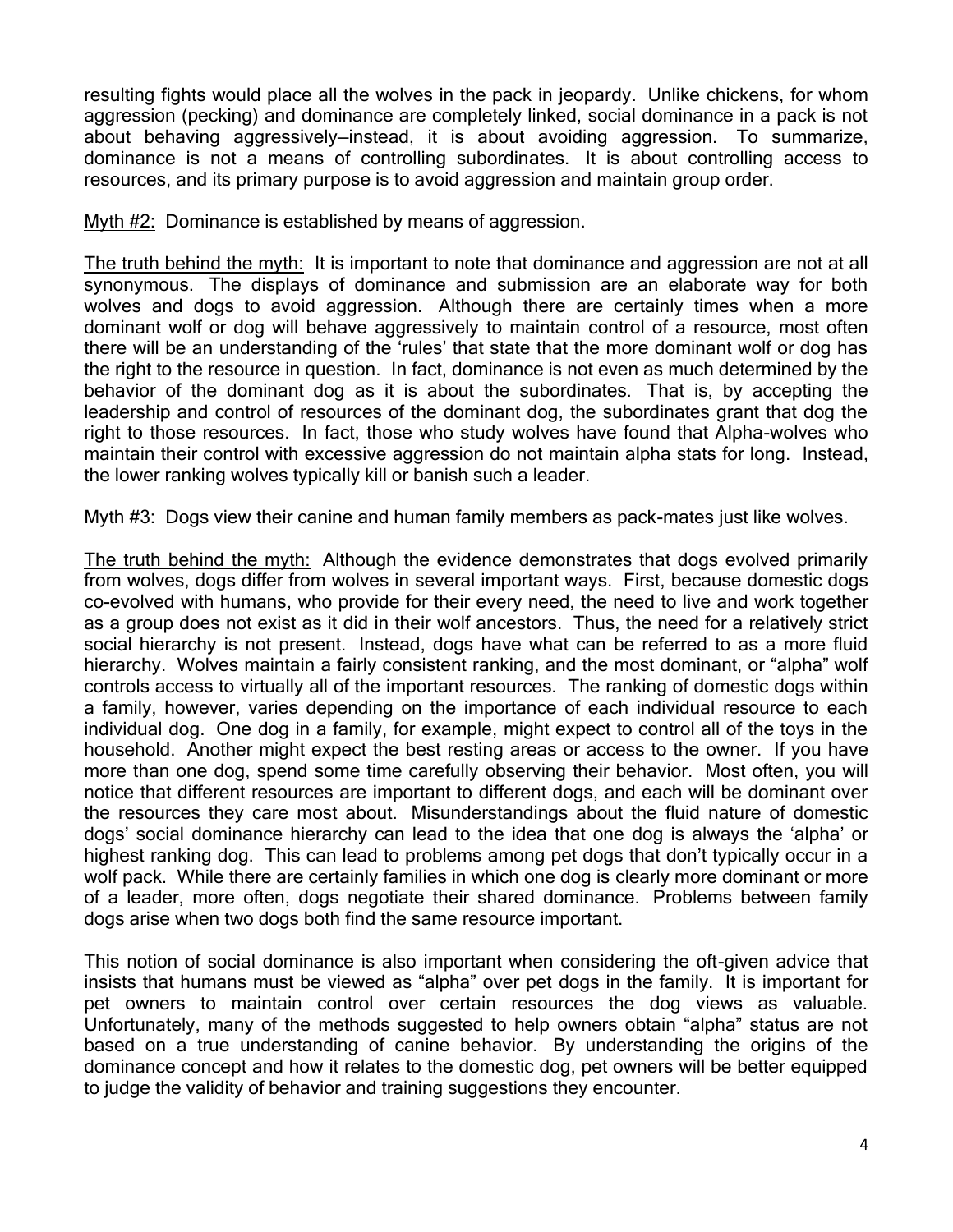Myth #4: Dominant behaviors in domestic dogs arise because the dogs do not respect the owners' "alpha" status.

The truth behind the myth: Many behaviors common to domestic dogs have been attributed to expressions of dominance. Does your dog push through doorways ahead of you? Does he bark or paw at you for attention? Does your dog pull on a leash so he is always ahead of you on a walk? Does he insist on being fed before your family sits down for dinner? Will your dog protest if you try to move him from a favored resting place? Will he growl if you try to take a prized possession (like a rawhide bone) away from him? Many sources of behavior and training information suggest that these behaviors clearly indicate that the dog is behaving ‗dominantly' and is therefore trying to take over the ‗alpha position' of the household. These sources suggest that ineffective leadership has led the dog to try to assert his own leadership over his family members, and that the way to resolve these issues is to ensure that the owner regains the respect and leadership afforded to the alpha wolf. But this is a gross oversimplification of the concept of social hierarchy. This oversimplification can lead owners to attempt ineffective or even harmful methods of trying to "show their dog who is boss."

By understanding that dominance is not established by maintaining control over another individual but about controlling the resources important to that individual, dog owners will be able to teach their dogs appropriate ways to earn the things that are valuable to them. When evaluating suggestions for dealing with problem behaviors, particularly when those suggestions are based on a notion of dominance, pet owners should ask themselves if the suggested remedy is about controlling the dog or controlling the dog's resources.

Myth #5: Playing "Tug-of-War" games causes dogs to be competitive and teaches them to be dominant.

The truth behind the myth: The rationale behind this myth states that if dogs are allowed to play competitive tug-of-war games with their owners, they will learn that they can compete for dominant status with those owners. This notion is based on the idea that dog's ancestors, wolves, tug and compete for resources and that the wolf who wins these competitions is more dominant than the loser. In fact, this belief is somewhat misleading. Some variations of this myth suggest Tug-of-War games are ok as long as the humans initiate and finish the game, and that the object being tugged ends up in the position of the human.

In reading the earlier in this article, you have probably recognized that because they involve a prized resource (the tug toy!) tug-of-war games are, in fact, related to dominance. However, playing tug does not necessarily lead to a dog believing that he is dominant over people! Instead, tug is a wonderful way to teach a dog many types of boundaries. Tug can be used to teach dogs to drop an item on command, offer behaviors to receive the toy, and to wait to take the item until told. Each of these lessons can help dogs recognize that their owners are in control over the resources in question. This sounds a lot like helping the dogs recognize the owner's dominance, doesn't it?! By recognizing and utilizing the true nature of dominance, owners can use a fun game to teach boundaries and respect to their four-legged companions.

Myth #6: In order to assert your dominance over your dog, you must always eat before him.

The truth behind the myth: The idea behind this myth is that in wolves, the alpha wolf eats before all others, and the least dominant wolf eats last. By showing your pet dog that you eat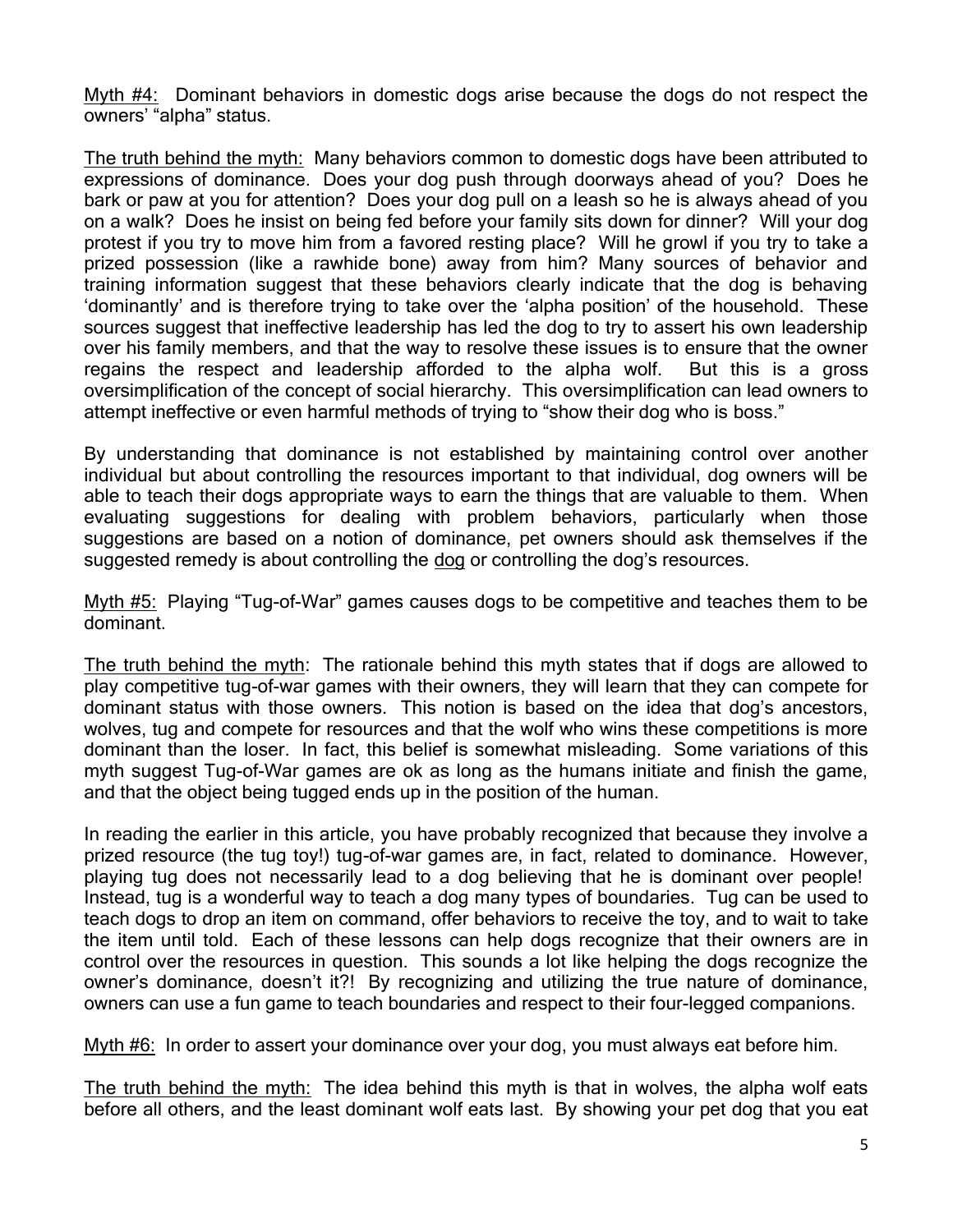first, he purportedly will learn that you hold a higher status than he does. Again, this is an oversimplification of wolf behavior. In fact, ethologists (i.e., people who study animal behavior) have observed that the "alpha eats first" rule is not always the case. Instead, the hungriest wolves eat first with rank determining their priority of order as to who gets the richest areas on the carcass. Necessity and drive determines who gets to the carcass first, not respect. Further, recall that by domesticating the dog, humans have removed the need for pack cooperation. Instead, today's pet dogs don't usually have to hunt and kill their own food. It comes right to them, in a bowl! Thus, making parallels between wolf and dog behavior in this case can be misleading. It is important to note, however, that a dog's food is in fact a prized resource. By maintaining control over that resource, therefore, humans attain a degree of status, whether or not the human eats before the dog. Pet owners can teach their dogs that in order to get their dinner; they must offer a desired behavior.

The science of dog behavior is multi-faceted and very complex. Mistakes are made when trying to simplify things by creating these one-size-fits-all guiding principles. There are so many misconceptions with regard to dog training and dog behavior. The problem is that these misconceptions lead to ineffective and often inappropriate training methods as well as a completely inaccurate framework for resolving problems. It is critical that pet owners receive expert professional help for training and behavior problems. A look at true dog behavior can dispel these myths and provide a proper framework when working with our beloved canine companions.

The next and final section will deal with some of the concepts we have addressed already and help you to know how to properly use dominance or leadership when training your dog.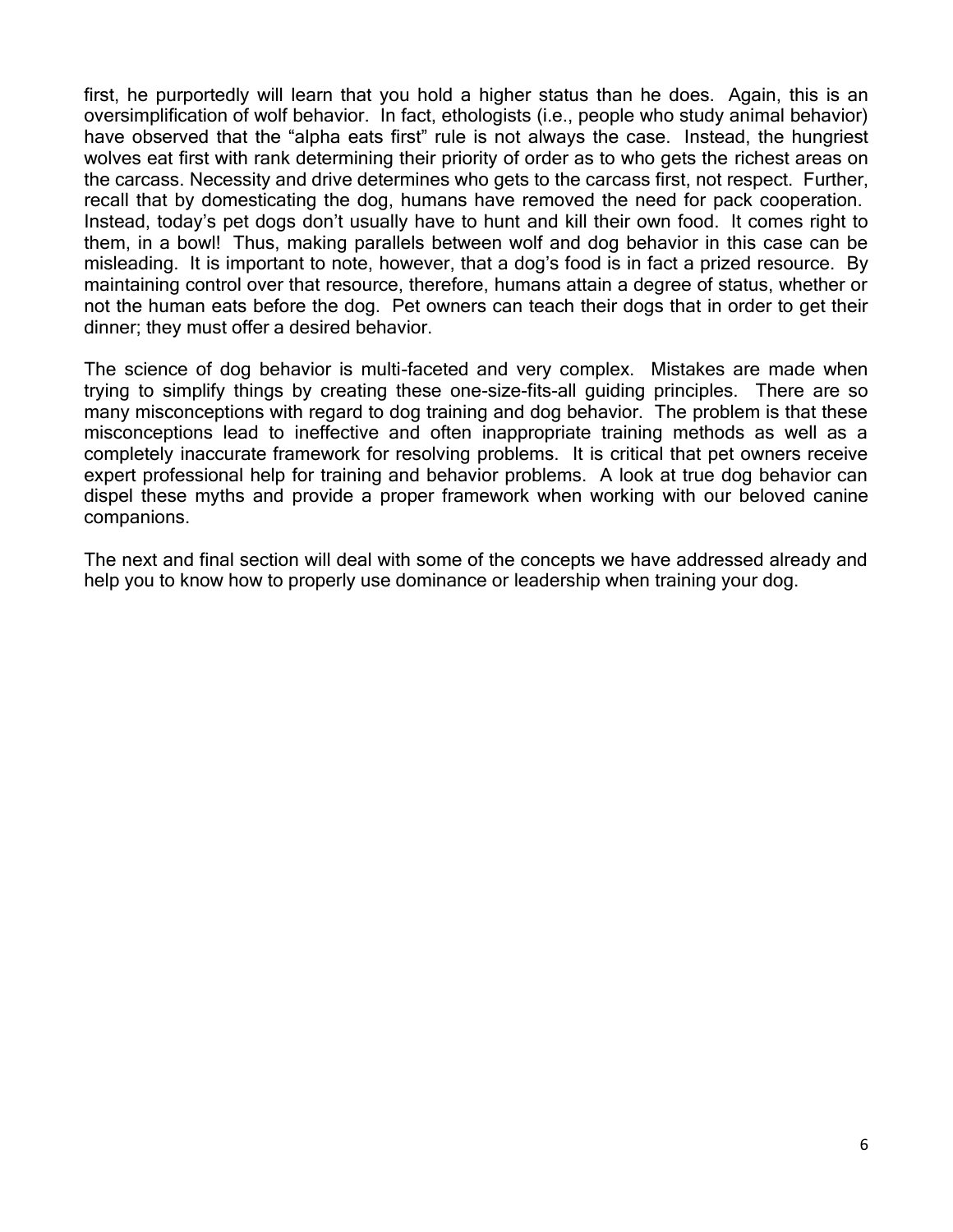## Part III – Leadership in Dog Training

By: Sam Kabbel, CPDT-KA, President

eadership in dog training can be a very confusing subject and yet it is so incredibly important. Unfortunately, many people think of leadership as a pejorative. They associate leadership with force, superiority, and domination, as if leadership is about being tough instead of being loving. Leadership is about being dominant and teaching your dog how to behave. Remember, dominance is defined as the ability to control or regulate access to resources. The parent that controls a teenager's access to the car is in charge of that resource and therefore acting as a leader. The parent determines if, when, where, and how the teenager is able to use the car and establishes the rules that must be followed in order to have access. With dogs, it is about a human's ability to control EVERYTHING the dog wants. This includes access to food, toys, bones, furniture, outside, bed, favored locations, human interaction, as well as when and under what circumstances he may obtain these things. It sounds simple enough, but there is much more to this concept.

We have established that dominance is determined by the behavior of the subordinates, not by the behavior of the one who thinks he is dominant. It is about voluntary compliance or deference to the leader. When we look at a group of dogs, it is easy to pick out the dog who has more clout. He is treated like a rock star or a dignitary by the other dogs. Other dogs defer, appease, and seek affiliation with the dominant dog. It is also easy to pick out the dog who is a bully. He is the one running around threatening and bossing the other dogs causing them to avoid him altogether. Dominant dogs tend to be confident, have an authoritative attitude, and provide appropriate social consequences. Bully dogs tend to be insecure. They have an authoritarian attitude, are socially incompetent, frustrated, and/or angry.

Unfortunately, people often think the more aggressive dog is the leader. As was established in the previous sections, leadership must be achieved through respect not fear. True leaders don't concern themselves with micromanagement. They don't run around trying to control everything and everyone. True leader-type dogs may be slightly aloof at times and do not seek approval from other dogs. Leaders can be great caregivers to their subordinates. They are generally quite concerned and protective of those with which they have a bond...just like a parent. Good leaders provide consistency, are predictable in their behavior, caring, and protective. A good leader actually leads others. He doesn't just bark orders and punish bad behavior.

So what does this mean with regard to training your dog? You should not allow your dog to have access to anything he wants whenever he wants. With this age of convenience and ―latch key‖ dogs, we have dogs that are free fed, have a dog door, have all the toys they could ever want, and live as a human with full access to furniture, etc. They don't have to do anything to get EVERYTHING. Humans have surrendered their leadership role in exchange for convenience. There needs to be a balance. Families must create some boundaries and some behavioral rules for dogs to follow. It is so critical that dogs have a defined role in the family with the humans having more control than the dog. If you are going to allow your dog access to the furniture, consider teaching him following rule: "If my butt is on it, yours is not, unless I invite you." Even if your dog has free access to a dog door, you can still require your dog to wait for your permission to go out the front door when going for a walk. There are many ―control‖ games you can play with your dog. For example, your dog should learn to comply with a trained sit or down before the ball or toy is thrown for a game of fetch. You can also